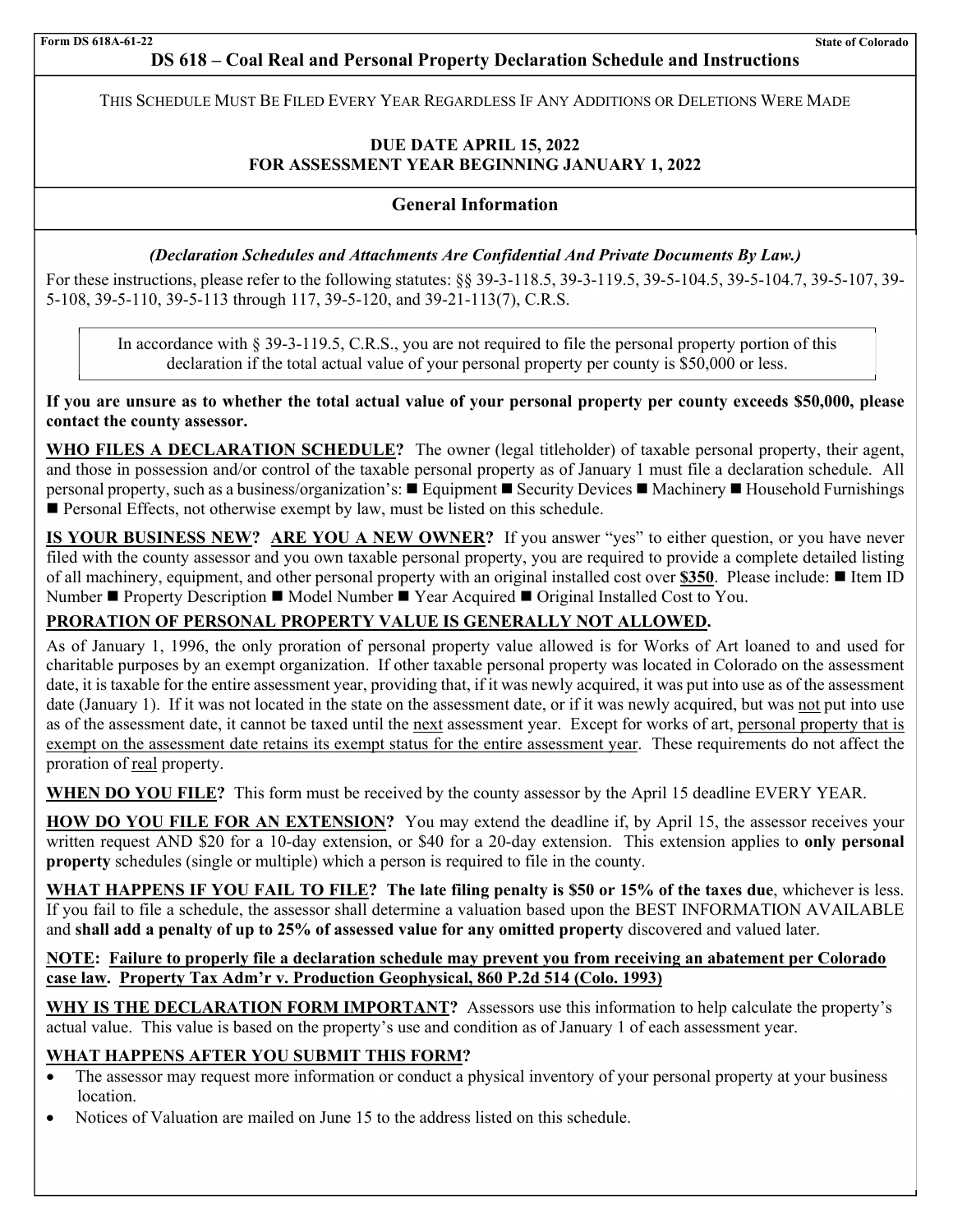## **INSTRUCTIONS FOR COMPLETING THE COAL REAL AND PERSONAL PROPERTY DECLARATION SCHEDULE, DS 618**

**A. NAME AND MAILING ADDRESS:** Write any corrections to the preprinted name/address information under Change of Name or Address. If you are not the current business owner, please list the name and address of the new owner in the appropriate box. Also, list the date that the property was sold to the new owner.

PHYSICAL LOCATION/LEGAL DESCRIPTION: If not pre-printed, enter the actual physical location/legal description of real and personal property owned by you and located within this county. This includes property owned or under your control or in your possession as of January 1. Indicate if there has been a change in location. List any additional property locations.

**OPERATION:** Complete this section by providing your business start-up date and primary product or service. If you are not the current business owner, please list the name and address of the new owner in the appropriate box.

**BUSINESS STATUS:** Check the box that best describes your business status.

- **C. LEASE AND PERMIT INFORMATION:** The owner or operator must furnish names and other information pertaining to any leases. Leases shall be on file with the assessor and kept updated by the owner or operator. Indicate if a Colorado Division of Reclamation, Mining and Safety (DRMS) permit is on file with the county clerk.
- **D. LAND INFORMATION:** The owner or operator shall furnish information consisting of all property owned or leased subject to production or nonproduction. The distribution of the leases and/or land shall be furnished, or sufficient documentary evidence shall be filed with the assessor for the development of such information.
- **E. GEOLOGICAL INFORMATION:** Furnish items of geological and chemical information, including: Heat Value Sulfur Content Moisture Ash  $\blacksquare$  Volatile Matter  $\blacksquare$  Fixed Carbon  $\blacksquare$  Rank or Class (such as lignite, bituminous, etc.). In the case of metallurgical coal, note the free swelling index. A range of values will suffice in the absence of other data.
- **F. PRODUCTION INFORMATION:** Provide the Number of tons and their production cost of the previous calendar year Number of tons sold and the gross and net incomes derived from sales for the previous calendar year **Names of other substances mined at this site Washing cost** /per ton if coal is "WASHED" at mine prior to sale.
- **G. RESERVE INFORMATION:** Every year, the operator must file with the assessor annually updated engineering or geological reports that set forth reserve information, which should include the latest data.
- **H. PURCHASER'S STATEMENT:** List names and addresses of purchasers of coal producers during the prior calendar year. In addition, provide information as to:  $\blacksquare$  Whether it was a contract or spot sale  $\blacksquare$  Market price for which the coal was sold (not including freight)  $\blacksquare$  Freight charge, if any ■ Total price, including freight, received for the coal.
- **I. LISTING OF REAL PROPERTY IMPROVEMENTS:** List the Description and location of all buildings and other leasehold improvements ■ Construction or Installation Date ■ Your Original Installed Cost. The taxpayer may attach statements or accounting records to describe this property.
- **J. LISTING OF PERSONAL PROPERTY:** Natural resources personal property includes equipment, furniture, or machinery that is used in the: ■ Exploration ■ Production ■ Milling ■ Processing, and/or ■ Refining of natural resource products. If you are a first time filer, or are unsure as to
	- whether the total actual value of your personal property per county exceeds \$50,000, please contact the county assessor. **Whether or not you file a schedule, the assessor may select your business for an audit.**

### **Note: List ALL Personal Property including EXPENSED ASSETS WITH A LIFE OF GREATER THAN ONE YEAR AND FULLY DEPRECIATED ASSETS STILL IN USE THAT ARE SUBJECT TO IRS DEPRECIATION.** You should also submit any relevant market value, rent, or lease information.

**"CONSUMABLE" PERSONAL PROPERTY EXEMPT FROM TAXATION:** Pursuant to § 39-3-119, C.R.S., personal property classified as "consumable" as defined in ARL Volume 5, Chapter 7, is exempt from taxation and should **NOT** be listed on this declaration. "Consumable" personal property is defined as any asset having a life of one (1) year or less regardless of cost, and any asset with a life longer than one year that has a reasonable original installed cost or market value in use of \$350 or less at the time of acquisition. The \$350 limitation applies to personal property that is completely assembled and ready to perform the end user's intended purpose(s) and it includes all acquisition costs, installation costs, sales/use taxes and freight expenses.

## **IMPORTANT: YOU MUST SUBMIT A COMPLETE PROPERTY LISTING IF YOU HAVE NEVER PROVIDED ONE FOR THIS LOCATION.** Do not list merchandise inventory, materials, or supplies. Do list all other personal property acquired by you during the prior year. If you

have given the assessor such a list, you may simply submit additions and deletions each year.

- 1. List all taxable personal property acquired by you during the prior year, providing: I Item ID Number I Complete Property Description Including Model Number or Capacity  $\blacksquare$  Year Acquired  $\blacksquare$  If the Item is New or Used  $\blacksquare$  Original Installed Cost to You (Current Owner), and  $\blacksquare$  The Month and Year Each Item was First Placed into Service or is Scheduled to be Placed into Service**.** You should separately submit any available market value, rent, or lease information. The **Original Installed Cost to You** is defined as the amount that was paid for the personal property when new, inclusive of ■ Sales/Use Tax ■ Freight, and ■ Installation Charges. If the item was purchased used, include its Cost to You along with Sales/Use Tax, Freight, and Installation Charges.
- 2. List all taxable personal property sold, traded, or scrapped during the prior year. Provide for all items deleted:  $\blacksquare$  Item ID Number  $\blacksquare$  Property Description  $\blacksquare$  Year Acquired  $\blacksquare$  If the Item is New or Used  $\blacksquare$  Original Installed Cost to You (Current Owner).
- 3. List all unlicensed mobile equipment at this location. Do not list licensed vehicles, mobile equipment with SMM license plates, rental decals, or Z-tabs.
- All leasehold improvements must be itemized to include: Property Description Year Acquired, and Your Original Installed Cost.
- **K. DEPRECIATION:** If you file a Form 4562 or 4562-A with the IRS, please provide a copy of your completed IRS Form with an itemized listing of all personal property including the description and cost of each item. Note that all personal property that is expensed should be included in your listing. In addition, attach a copy of the latest detailed Depreciation Schedule from your financial records.
- **L. LEASED, LOANED OR RENTED PERSONAL PROPERTY:** All personal property leased, loaned, or rented to you must be listed in this section. Property rented for 30 days at a time or less, returned at the renter's option, and for which sales/use tax is collected before it is finally sold, is considered exempt and should **NOT** be reported. You must identify each item of leased personal property as follows:  $\blacksquare$  Owner/Lessor's Name, Address, and Telephone Number ■ Property Description Including Model and Serial Number ■ Cost of the Lease ■ Lease Number ■ Lease Term (From-To) ■ Total Amount of Annual Rent. If any of the leased equipment listed is capitalized on your books and records, please check the box at the beginning of the line corresponding with the name of the Lessor. Also, if purchase or maintenance options are included in the lease, check this box and provide details of these options on a separate sheet.
- **M. DECLARATION AND SIGNATURE**: Print the personal property owner's Federal Employer Identification Number (FEIN) or Social Security Number (SSN). Print name of owner, name of person signing, phone number, and e-mail address. Then sign, date, and return this form to assessor by **April 15th**. § 39-5-107, C.R.S.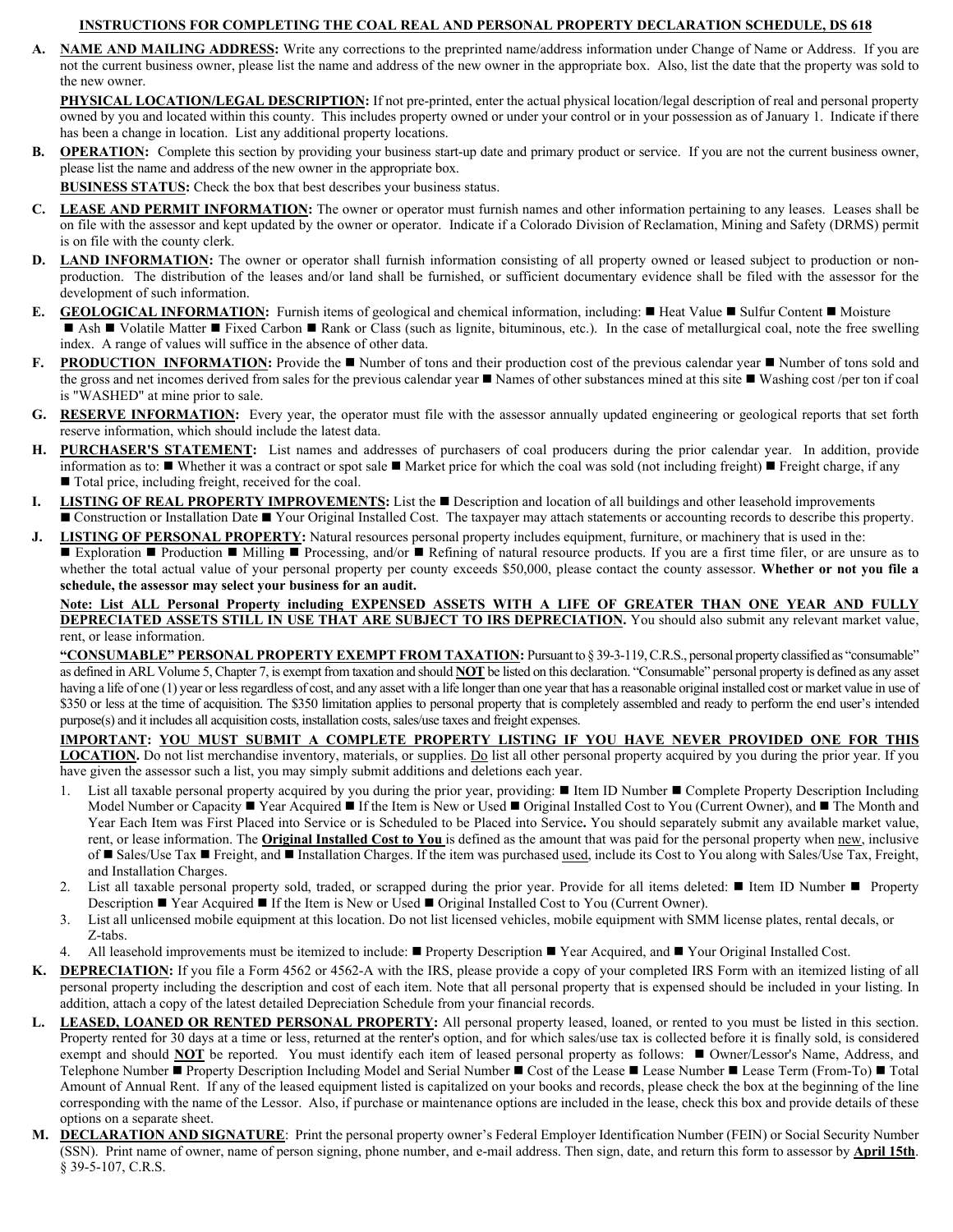| Form DS 618-61-22                                                                                                | <b>State of Colorado</b>                                            |                |                                                                |                                               |                           |                                                                 |                                               | 22 DPT-AS     |                       |               |                   |
|------------------------------------------------------------------------------------------------------------------|---------------------------------------------------------------------|----------------|----------------------------------------------------------------|-----------------------------------------------|---------------------------|-----------------------------------------------------------------|-----------------------------------------------|---------------|-----------------------|---------------|-------------------|
|                                                                                                                  | DS 618 - Coal Real and Personal Property Declaration Schedule       |                |                                                                |                                               |                           |                                                                 |                                               |               |                       |               |                   |
|                                                                                                                  |                                                                     |                |                                                                | Confidential                                  |                           |                                                                 |                                               |               |                       |               |                   |
| B.A. Code                                                                                                        | Schedule/Acct#<br>T.A Code<br><b>DO NOT USE - FOR ASSESSOR ONLY</b> |                |                                                                |                                               |                           |                                                                 |                                               |               |                       |               |                   |
|                                                                                                                  |                                                                     |                |                                                                | Code                                          |                           | Description                                                     | Acres                                         | Tons          | Actual<br>Value       | $\frac{0}{0}$ | Assessed<br>Value |
| <b>Assessment Date</b>                                                                                           | <b>Due Date</b>                                                     |                | <b>RETURN TO COUNTY ASSESSOR</b>                               | 5110                                          |                           | Prod. Reserves Lands<br>and Leaseholds                          |                                               |               |                       | 29            |                   |
| 1/1/2022                                                                                                         | 4/15/2022                                                           |                | County                                                         | 5210                                          |                           | Improvements                                                    |                                               |               |                       | 29            |                   |
|                                                                                                                  |                                                                     |                | A. NAME AND MAILING ADDRESS (Indicate any changes/corrections) | 5410                                          | Machinery                 | Equip., Furn. &                                                 |                                               |               |                       | 29            |                   |
|                                                                                                                  |                                                                     |                |                                                                |                                               |                           |                                                                 |                                               | <b>TOTALS</b> |                       |               |                   |
|                                                                                                                  |                                                                     |                |                                                                |                                               | Received                  |                                                                 | Approved                                      |               |                       |               | LATE<br>PENALTY?  |
|                                                                                                                  |                                                                     |                |                                                                |                                               | Completed<br>Abstr. Chgs. |                                                                 |                                               |               | $Y \square N \square$ |               |                   |
| PHYSICAL LOCATION/LEGAL DESCRIPTION OF THE<br>If you are not the current business owner please list the name and |                                                                     |                |                                                                |                                               |                           |                                                                 |                                               |               |                       |               |                   |
| PROPERTY AS OF JANUARY 1, 2022:                                                                                  |                                                                     |                |                                                                | address of the new owner below.<br>Date Sold: |                           |                                                                 |                                               |               |                       |               |                   |
|                                                                                                                  |                                                                     |                |                                                                |                                               |                           |                                                                 |                                               |               |                       |               |                   |
| <b>B. OPERATION</b>                                                                                              |                                                                     | Start Up Date: |                                                                |                                               |                           | Check this box if this is your first return                     |                                               |               |                       |               | □                 |
| <b>BUSINESS STATUS</b> (Check the Appropriate Box):                                                              |                                                                     |                | $\Box$ New Business $\Box$ New Owner                           |                                               |                           | You MUST furnish a complete itemized listing for first returns. |                                               |               |                       |               |                   |
|                                                                                                                  | <b>Type of Products</b>                                             |                |                                                                |                                               |                           |                                                                 |                                               |               |                       |               |                   |
| C. LEASE AND PERMIT INFORMATION                                                                                  |                                                                     |                | <b>D. LAND INFORMATION</b>                                     |                                               |                           | E. GEOLOGICAL INFORMATION                                       |                                               |               |                       |               |                   |
| 1. Lease Information<br>(Attach extra sheet for additional leases)<br>Lessor's Name<br>Lease Date                |                                                                     |                | <b>Total Acres of</b><br>Owned<br>Leased                       |                                               | 1.<br>2.                  |                                                                 | Heat value (BTU/lb)<br>Sulfur content $(\% )$ |               | washed                |               | non-<br>washed    |
| Lease Term                                                                                                       |                                                                     |                | Permitted                                                      |                                               | 3.                        | Moisture $(\% )$                                                |                                               |               |                       |               |                   |

| <b>Permitted Acres of</b> |  |
|---------------------------|--|
|---------------------------|--|

| Remaining |
|-----------|
| Reserve   |

| . .              |
|------------------|
| Reserve          |
| Depleted Reserve |
| Non-Reserve      |

| 1.                     | Heat value (BTU/lb)    |
|------------------------|------------------------|
| $\mathfrak{D}_{\cdot}$ | Sulfur content $(\% )$ |
| 3.                     | Moisture $(\% )$       |
| $\overline{4}$ .       | Ash $(\% )$            |
| 5.                     | Volatile matter $(\%)$ |
| 6.                     | Fixed carbon (%)       |
| 7.                     | Rank of coal           |
| 8.                     | Free swelling index    |

\*\*Complete if you are mining metallurgical grade coal.

# **F. PRODUCTION INFORMATION** (for the preceding calendar year)

1. Coal produced from all lands tons

On File with Assessor? □ ∑Yes □No

(Division of Reclamation, Mining and Safety)

2. Production cost of all coal  $\|\$ 

**2. Permit Information**

Permit number

Royalty Rate Lease Options

- 3. **Raw coal (non-washed)** sold tons
- 4. **Beneficiated coal (washed)** sold
- 5. Beneficiation or washing cost  $\sqrt{\$}$
- 6. Gross income from coal sold  $\sqrt{\$}$
- 7. Net income from all coal sold  $\sqrt{\$}$
- 8. Other substances mined or produced

## **G. RESERVE INFORMATION**

- 1. Estimated recoverable amount tons
- 2. Estimated durability of reserves
- 3. Number of acres (in reserves)
- 4. Is there a geological report
- concerning

the coal geology of the reserve area?

- A. Name of report
- B. Location of report

|            | years        |
|------------|--------------|
|            | acres        |
| $\Box$ Yes | $\square$ No |
|            |              |

## **H. PURCHASER'S STATEMENT** (will be treated as strictly confidential)

| <b>Name and Address</b> | <b>Contract or</b><br><b>Spot Sale</b> | <b>Date of Contract</b><br><b>Or Spot Sale</b> | Price<br><b>Received</b> | Freight<br><b>Charge</b> | <b>Total Price</b><br><b>Received</b> |
|-------------------------|----------------------------------------|------------------------------------------------|--------------------------|--------------------------|---------------------------------------|
|                         |                                        |                                                |                          |                          |                                       |
|                         |                                        |                                                |                          |                          |                                       |

## **I. LISTING OF REAL PROPERTY IMPROVEMENTS:** (attach separate sheet(s), if necessary) List buildings and other improvements constructed or installed the previous year. Include the property description and installation date, your original installed cost, and any additions since original installation.

| <b>Buildings and Other Improvements Description and Location</b> | Date of<br><b>Installation</b> | <b>Your Original</b><br><b>Installed Cost</b> | <b>Additions Since Original</b><br><b>Installation</b> |
|------------------------------------------------------------------|--------------------------------|-----------------------------------------------|--------------------------------------------------------|
|                                                                  |                                |                                               |                                                        |
|                                                                  |                                |                                               |                                                        |